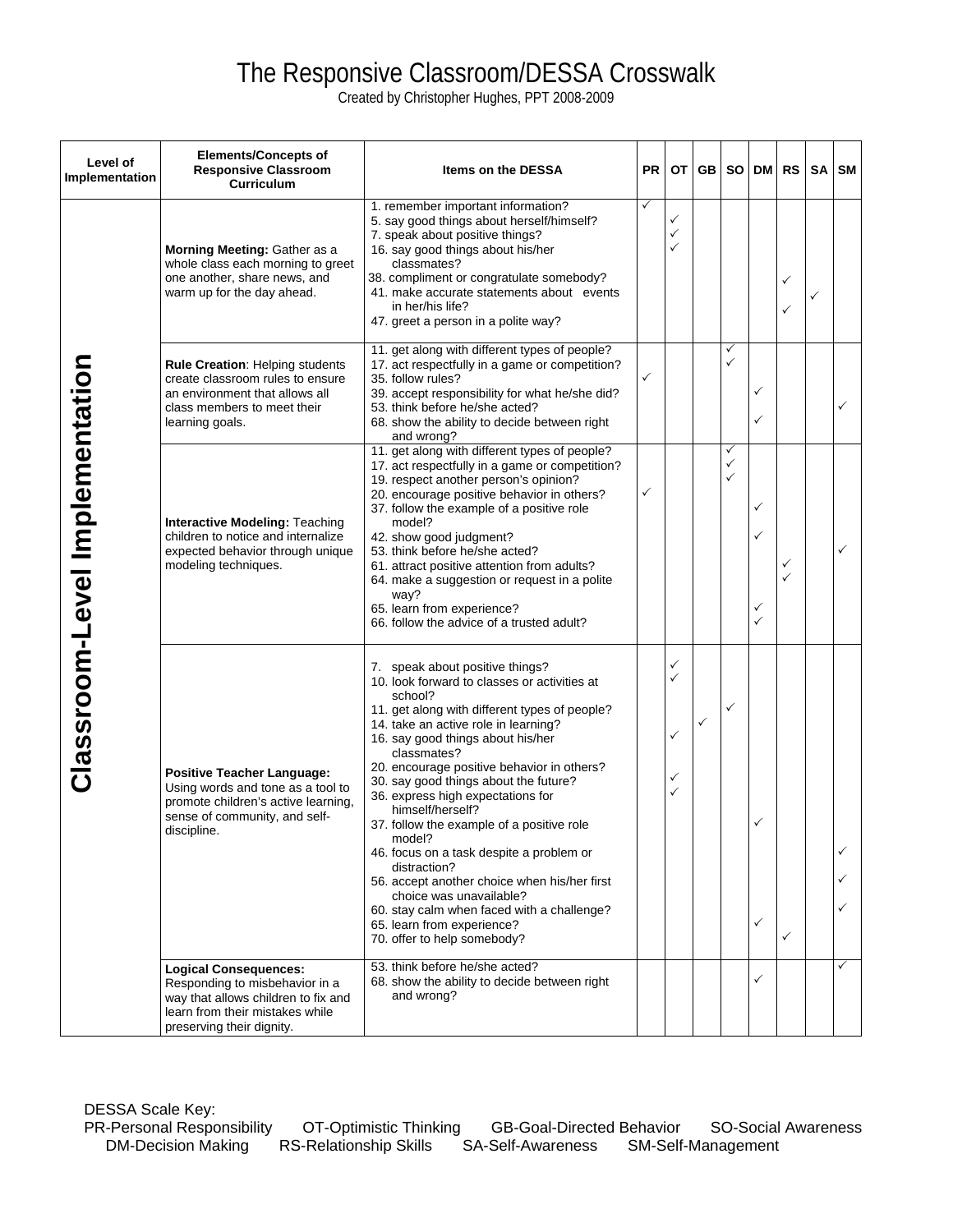## The Responsive Classroom/DESSA Crosswalk

Created by Christopher Hughes, PPT 2008-2009

|  | <b>Guided Discovery: Introducing</b><br>classroom materials using a format<br>that encourages independence,<br>creativity, and responsibility.         | 4. handle his/her belongings with care?<br>9. take steps to achieve goals?<br>13. seek out additional knowledge or<br>information?<br>15. do things independently?<br>18. ask to take on additional work or<br>responsibilities.<br>21. prepare for school, activities, or upcoming<br>events?<br>26. show creativity in completing a task?<br>32. show care when doing a project or school<br>work?<br>39. accept responsibility for what he/she did?<br>58. show an awareness of her/his personal<br>strengths? | ✓<br>✓ | ✓<br>$\checkmark$<br>✓<br>✓<br>✓ |                                                                        | $\checkmark$ | ✓ |   |
|--|--------------------------------------------------------------------------------------------------------------------------------------------------------|-------------------------------------------------------------------------------------------------------------------------------------------------------------------------------------------------------------------------------------------------------------------------------------------------------------------------------------------------------------------------------------------------------------------------------------------------------------------------------------------------------------------|--------|----------------------------------|------------------------------------------------------------------------|--------------|---|---|
|  | <b>Academic Choice: Increasing</b><br>student learning by allowing<br>students teacher-structured<br>choices in their work.                            | 14. take an active role in learning?<br>29. seek out challenging tasks?<br>51. perform steps of a task in order?<br>52. seek advice?<br>57. ask questions to clarify what he/she did<br>not understand?                                                                                                                                                                                                                                                                                                           |        | $\checkmark$                     |                                                                        | $\checkmark$ | ✓ |   |
|  | <b>Classroom Organization: Setting</b><br>up the physical room in ways that<br>encourages students'<br>independence, cooperation, and<br>productivity. | 3. Keep trying when unsuccessful?<br>23. do routine tasks or chores without being<br>reminded?<br>27. share with others?<br>28. get things done in a timely fashion?<br>31. cooperate with peers or siblings?<br>44. wait for her/his turn?                                                                                                                                                                                                                                                                       | ✓<br>✓ | $\checkmark$                     | $\checkmark$                                                           |              |   | ✓ |
|  | <b>Working with families: Creating</b><br>avenues for hearing parents'<br>insights and helping them<br>understand the school's teaching<br>approaches. |                                                                                                                                                                                                                                                                                                                                                                                                                                                                                                                   |        |                                  |                                                                        |              |   |   |
|  | <b>Collaborative Problem Solving:</b><br>Using conferencing, role playing,<br>and other students strategies to<br>resolve problems with.               | 8. Cope well with insults and mean<br>comments?<br>11. get along with different types of people?<br>19. respect another person's opinion?<br>22. contribute to group efforts?<br>25. resolve a disagreement?<br>31. cooperate with peers or siblings?<br>34. forgive somebody who hurt or upset<br>her/him?<br>69. use available resources (people or<br>objects) to solve a problem?                                                                                                                             |        |                                  | ✓<br>$\checkmark$<br>$\checkmark$<br>✓<br>$\checkmark$<br>$\checkmark$ | $\checkmark$ |   |   |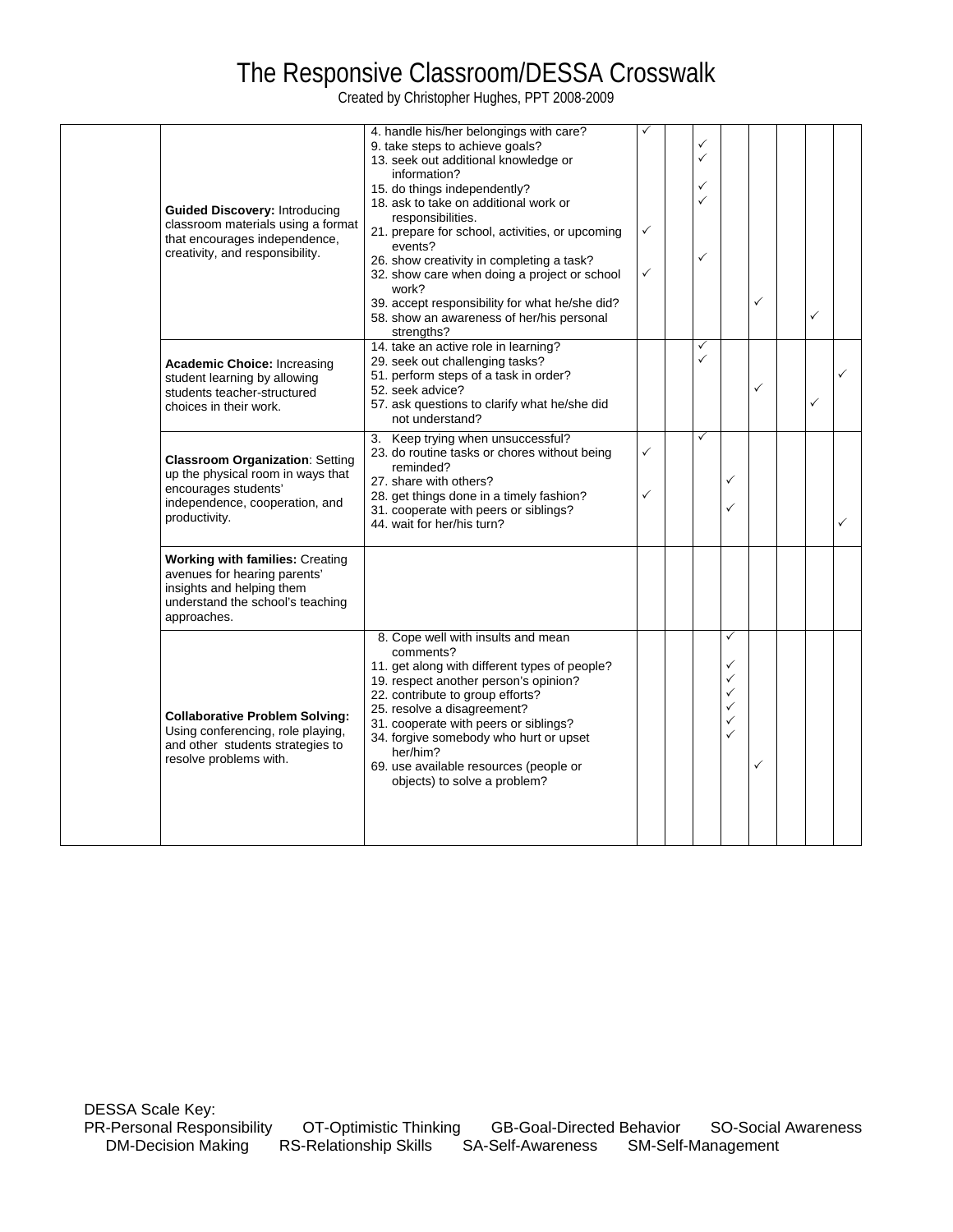# The Responsive Classroom/DESSA Crosswalk

Created by Christopher Hughes, PPT 2008-2009

| Level of<br>Implementation  | <b>Elements/Concepts of</b><br><b>Responsive Classroom</b><br><b>Curriculum</b>                                                                                                                                                                                                                                                                                                                                                                                                                                                                                                                                                                                                                                                                                                                                                                                                                                                                                                                                                                                 | <b>Items on the DESSA</b>                                                                                                                                                                                                       | <b>PR</b> | <b>OT</b> | <b>GB</b> | <b>SO</b> | DM I | <b>RS</b> | <b>SA</b> | <b>SM</b>                                    |
|-----------------------------|-----------------------------------------------------------------------------------------------------------------------------------------------------------------------------------------------------------------------------------------------------------------------------------------------------------------------------------------------------------------------------------------------------------------------------------------------------------------------------------------------------------------------------------------------------------------------------------------------------------------------------------------------------------------------------------------------------------------------------------------------------------------------------------------------------------------------------------------------------------------------------------------------------------------------------------------------------------------------------------------------------------------------------------------------------------------|---------------------------------------------------------------------------------------------------------------------------------------------------------------------------------------------------------------------------------|-----------|-----------|-----------|-----------|------|-----------|-----------|----------------------------------------------|
|                             | Aligning policies and<br>procedures with Responsive<br><b>Classroom Philosophy-Making</b><br>sure everything from the lunch<br>routine to the discipline policy<br>enhances self-management skills<br>that children are learning through<br>the responsive classroom<br>approach.                                                                                                                                                                                                                                                                                                                                                                                                                                                                                                                                                                                                                                                                                                                                                                               | 23. do routine tasks or chores without being<br>reminded?<br>35. follow rules?<br>48, act comfortable in a new situation?<br>67. adjust well to changes in plans?<br>72. adjust well when going from one setting to<br>another? | ✓         |           |           | ✓         |      |           |           | $\checkmark$<br>$\checkmark$<br>$\checkmark$ |
| School-level Implementation | Allocating resources to support<br><b>Responsive Classroom</b><br>implementation: Using time,<br>money, space, and personnel to<br>support staff in learning and using<br>the Responsive Classroom<br>approach.<br>Planning all-school activities to<br>build a sense of community:<br>Giving all of the school's children<br>and staff opportunities to learn<br>about and from each other through<br>activities such as all-school<br>meetings, cross-age recess or<br>lunch, buddy classrooms, and<br>cross-age book clubs.<br>Welcoming families and the<br>community as partners: Involving<br>family and community members in<br>the children's education by<br>maintaining two-way<br>communication, inviting parents<br>and others to visit and volunteer,<br>and offering family activities.<br>Organizing the physical<br>environment to set a tone of<br>learning: Making sure, for<br>example, that school wide rules<br>are posted prominently, displays<br>emphasize student work, and all<br>school spaces are welcoming,<br>clean, and orderly. | 24. act as a leader in a peer group?<br>31. cooperate with peers or siblings?<br>49. teach another person to do something?                                                                                                      | ✓         |           |           | ✓         |      |           | ✓         |                                              |